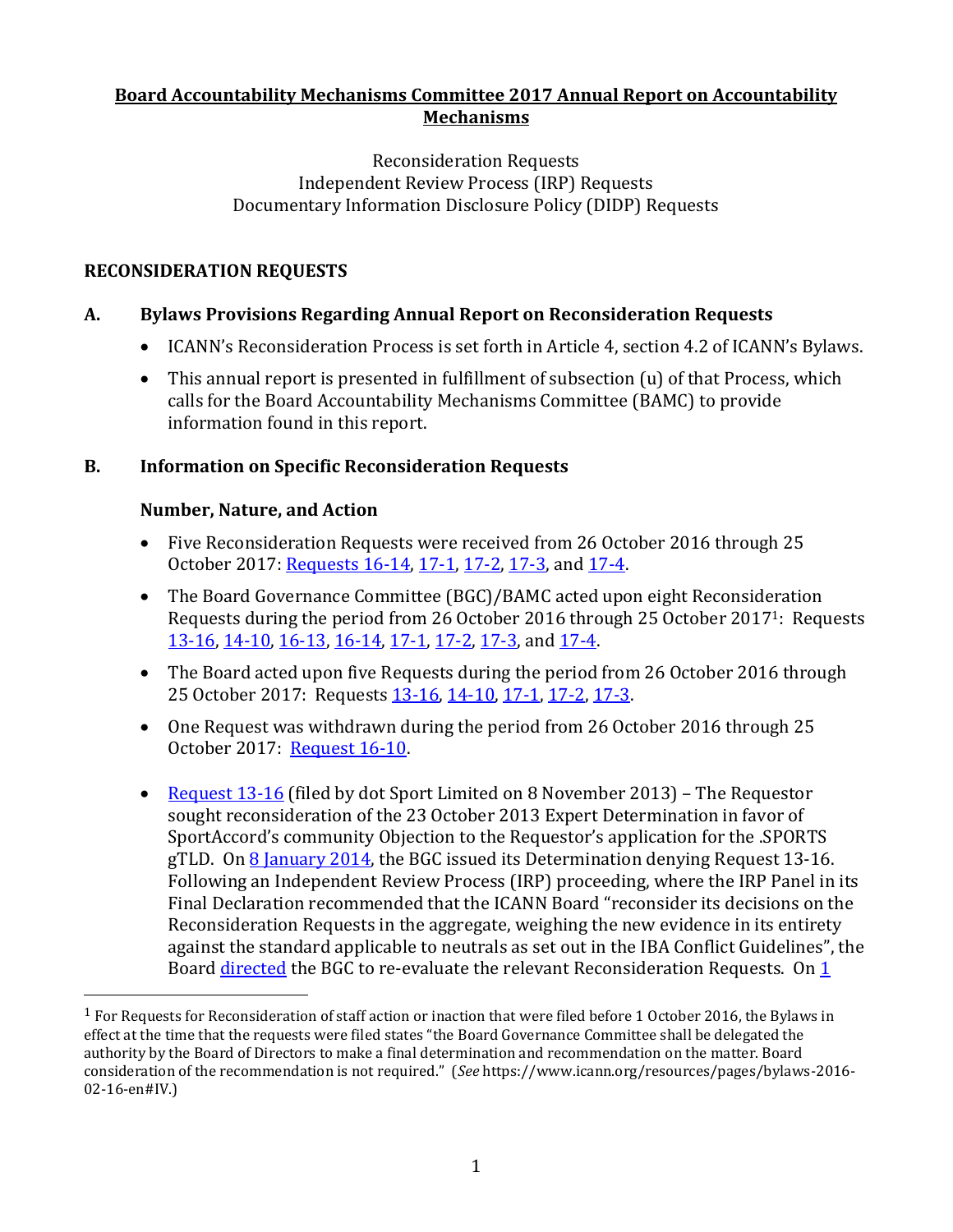[June 2017,](https://www.icann.org/en/system/files/files/reconsideration-13-16-et-al-dot-sport-revised-bgc-recommendation-attachment-1-01jun17-en.pdf) the BGC issued its Further Recommendation on Request 13-16 recommending that Request 13-16 again be denied. [On 14 June 2017,](https://www.icann.org/en/system/files/files/reconsideration-13-16-et-al-dot-sport-crowell-moring-to-icann-board-redacted-14jun17-en.pdf) the Requestor submitted a supplemental letter in response to the BGC's Further Recommendation. On [24 June 2017,](https://www.icann.org/resources/board-material/resolutions-2017-06-24-en#2.c) the Board adopted BGC's Recommendation on Request 13-16.

- [Request 14-10](https://www.icann.org/resources/pages/14-10-2014-04-03-en) (filed by dot Sport Limited on 2 April 2014) The Requestor sought reconsideration of: (i) the Expert Determination, and ICANN's acceptance of that Determination, upholding SportAccord's Community Objection to the Requestor's application for .SPORTs; (ii) the ICC's designation of the Expert Panelist who presided over the underlying objection; and (iii) the BGC's Determination denying Reconsideration Request 13-16. On [21 June 2014,](https://www.icann.org/en/system/files/files/recommendation-sport-21jun14-en.pdf) the BGC issued its Recommendation on Request 14-10 recommending that Request 14-10 be denied without further consideration. O[n 18 July 2014,](https://www.icann.org/resources/board-material/resolutions-new-gtld-2014-07-18-en) the New gTLD Program Committee (NGPC) adopted the BGC's Recommendation on Request 14-10. Following an Independent Review Process (IRP) proceeding, where the IRP Panel in its Final Declaration recommended that the ICANN Board "reconsider its decisions on the Reconsideration Requests in the aggregate, weighing the new evidence in its entirety against the standard applicable to neutrals as set out in the IBA Conflict Guidelines", the Board [directed](https://www.icann.org/resources/board-material/resolutions-2017-03-16-en#2.c) the BGC to reevaluate the relevant Reconsideration Requests. O[n 1 June 2017,](https://www.icann.org/en/system/files/files/reconsideration-13-16-et-al-dot-sport-revised-bgc-recommendation-attachment-1-01jun17-en.pdf) the BGC issued its Further Recommendation on Request 14-10 recommending that Request 14-10 again be denied. [On 14 June 2017,](https://www.icann.org/en/system/files/files/reconsideration-13-16-et-al-dot-sport-crowell-moring-to-icann-board-redacted-14jun17-en.pdf) the Requestor submitted a supplemental letter in response to the BGC's Further Recommendation. O[n 24 June 2017](https://www.icann.org/resources/board-material/resolutions-2017-06-24-en#2.c), the Board adopted BGC's Further Recommendation on Request 14-10.
- [Request 16-10](https://www.icann.org/resources/pages/reconsideration-16-10-rysg-request-2016-08-11-en) (filed by the gTLD Registries Stakeholder Group (RySG) on 9 August 2016) – The Requestor essentially sought reconsideration of: (i) what the Requestor suggests is staff's improper expansion of the scope of the Thick Whois Policy to include a requirement for Registry Operators to implement Registration Data Access Protocol (RDAP); and (ii) staff's ignoring objections to the RySG's proposed operational profile for RDAP, and staff's attempt to impose the adoption of the profile on registry operators despite any contractual basis for doing so. Upon filing of the Reconsideration Request, the Requestor noted that there were planned discussions with appropriate staff members and asked that the processing of Request 16-10 be deferred pending the conclusion of those discussions. Subsequently, Request 16-10 was withdrawn by the Requestor on 6 October 2017.
- [Request 16-14](https://www.icann.org/resources/pages/reconsideration-16-14-lee-request-2016-12-16-en) (filed by Fraser Lee on 15 December 2016) The Requestor sought reconsideration of ICANN Contractual Compliance department's investigation of and decision to close Complaint #EWO-100-61631 concerning the domain name www.ripoffreport.com and the registrar with whom the domain is registered after ICANN's investigation demonstrated that there was no violation of the Registrar Accreditation Agreement. O[n 1 February 2017,](https://www.icann.org/en/system/files/files/reconsideration-16-14-lee-bgc-determination-01feb17-en.pdf) the BGC concluded that Request 16-14 was not sufficiently stated and therefore was subject to summary dismissal. As a result, the BGC summarily dismissed Request 16-14.
- [Request 17-1](https://www.icann.org/resources/pages/reconsideration-17-1-smith-request-2017-03-16-en) (filed by Russ Smith on 9 March 2017 and subsequently updated on 16 March 2017) – The Requestor sought reconsideration of ICANN Contractual Compliance's decisions to close both his WHOIS Service Level Agreement (SLA)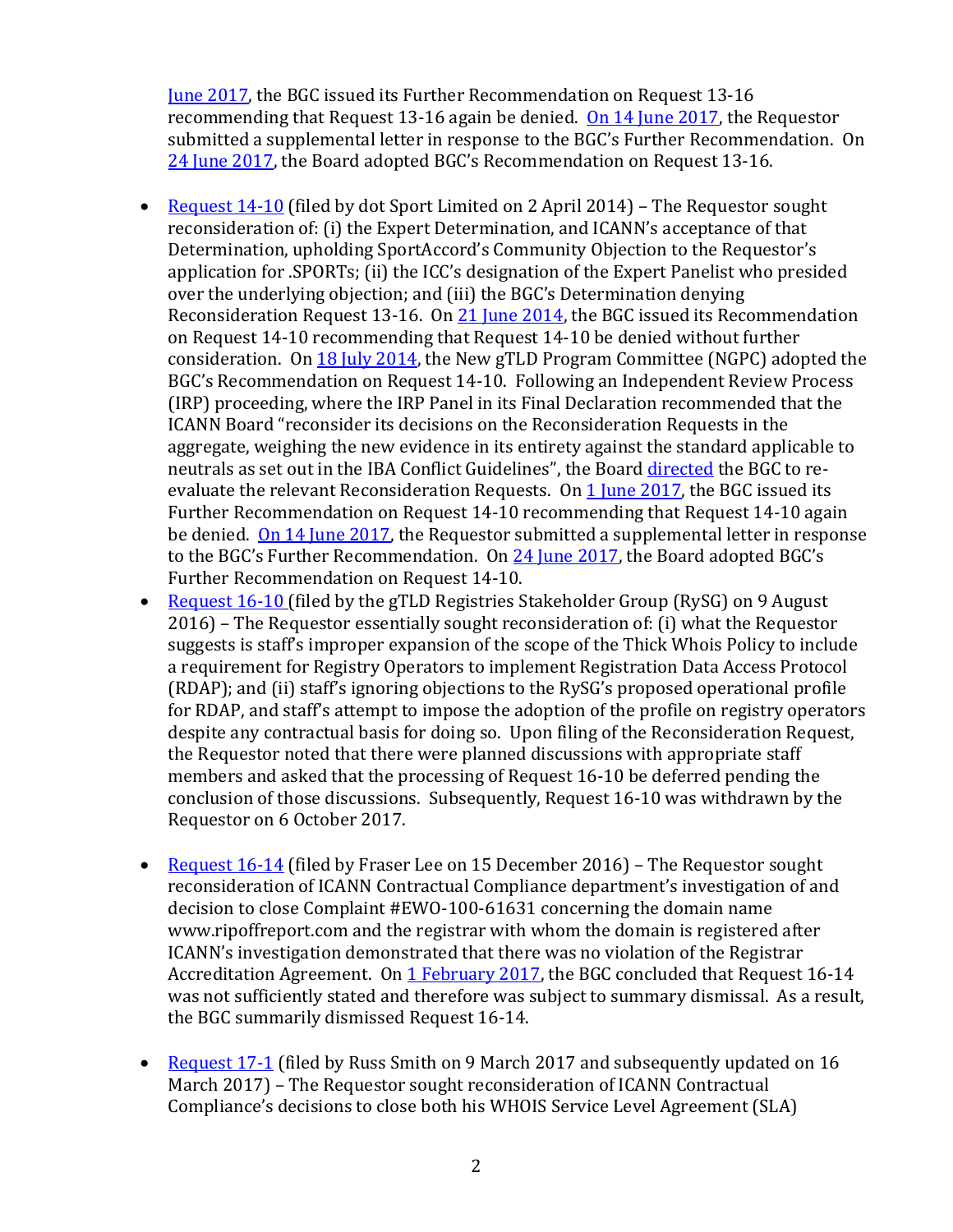Complaint concerning the domain name directorschoice.com, and his follow-up complaint expressing his dissatisfaction with the handling of his WHOIS SLA Complaint without making the requested historical WHOIS data for directorschoice.com available. On [7 April 2017,](https://www.icann.org/en/system/files/files/reconsideration-17-1-smith-response-ombudsman-07apr17-en.pdf) pursuant to Article 6, Section 4.2(l)(iii) of the ICANN Bylaws, the Ombudsman recused himself from consideration of Request 17-1. On [1 June 2017,](https://www.icann.org/en/system/files/files/reconsideration-17-1-smith-bgc-recommendation-01jun17-en.pdf) the BGC issued its Recommendation on Request 17-1, recommending that Request 17-1 be denied. The Requestor filed a rebuttal to the BGC Recommendation and an addendum to the rebuttal on [2 June 2017](https://www.icann.org/en/system/files/files/reconsideration-17-1-smith-requestor-rebuttal-bgc-recommendation-02jun17-en.pdf) an[d 12 June 2017,](https://www.icann.org/en/system/files/files/reconsideration-17-1-smith-addendum-requestor-rebuttal-bgc-recommendation-12jun17-en.pdf) respectively. On [24 June 2017,](https://www.icann.org/resources/board-material/resolutions-2017-06-24-en#2.d) the Board adopted BGC's Recommendation on Request 17-1.

- [Request 17-2](https://www.icann.org/resources/pages/reconsideration-17-2-dotmusic-request-2017-06-19-en) (filed by DotMusic Limited on 18 June 2017) The Requestor sought reconsideration of ICANN's response to Requestor's DIDP seeking disclosure of documents and information relating to Community Priority Evaluation Process Review. On [10 July 2017,](https://www.icann.org/en/system/files/files/reconsideration-17-2-dotmusic-ombudsman-action-10jul17-en.pdf) pursuant to Article 6, Section 4.2(l)(iii) of the ICANN Bylaws, the Ombudsman recused himself from consideration of Request 17-2. On [23 August 2017,](https://www.icann.org/en/system/files/files/reconsideration-17-2-dotmusic-bamc-recommendation-23aug17-en.pdf) the BAMC issued its Recommendation on Request 17-2, recommending that Request 17-2 be denied. On [12 September 2017,](https://www.icann.org/en/system/files/files/reconsideration-17-2-dotmusic-requestor-rebuttal-bamc-recommendation-12sep17-en.pdf) the Requestor submitted a rebuttal to the BAMC's recommendation. O[n 23 September 2017](https://www.icann.org/resources/board-material/resolutions-2017-09-23-en#2.a), the Board adopted BAMC's Recommendation on Request 17-2.
- [Request 17-3](https://www.icann.org/resources/pages/reconsideration-17-3-dotgay-request-2017-07-03-en) (filed by dotgay LLC on 30 June 2017) The Requestor sought reconsideration of ICANN's response to Requestor's DIDP seeking disclosure of documents and information relating to Community Priority Evaluation Process Review. On [19 July 2017,](https://www.icann.org/en/system/files/files/reconsideration-17-3-dotgay-response-ombudsman-19jul17-en.pdf) pursuant to Article 6, Section 4.2(l)(iii) of the ICANN Bylaws, the Ombudsman recused himself from consideration of Request 17-3. On [23 August 2017,](https://www.icann.org/en/system/files/files/reconsideration-17-3-dotgay-request-bamc-23aug17-en.pdf) the BAMC issued its Recommendation on Request 17-3, recommending that Request 17-3 be denied. On [8 September 2017,](https://www.icann.org/en/system/files/files/reconsideration-17-3-dotgay-requestor-rebuttal-bamc-recommendation-08sep17-en.pdf) the Requestor submitted a rebuttal to the BAMC's recommendation. O[n 23 September 2017](https://www.icann.org/resources/board-material/resolutions-2017-09-23-en#2.b), the Board adopted BAMC's Recommendation on Request 17-3.
- [Request 17-4](https://www.icann.org/resources/pages/reconsideration-17-4-dotmusic-dotgay-request-2017-07-28-en) (filed by DotMusic Limited and dotgay LLC on 25 July 2017) The Requestors seek reconsideration of ICANN's response to the Requestors' joint DIDP request seeking disclosure of documents and information relating to the Community Priority Evaluation Process Review. On [24 August 2017,](https://www.icann.org/en/system/files/files/reconsideration-17-4-dotmusic-dotgay-ombudsman-action-request-24aug17-en.pdf) pursuant to Article 6, Section 4.2(l)(iii) of the ICANN Bylaws, the Ombudsman recused himself from consideration of Request 17-4. On [11 October 2017,](https://www.icann.org/en/system/files/files/reconsideration-17-4-dotmusic-dotgay-bamc-recommendation-request-11oct17-en.pdf) the BAMC issued Recommendation on Request 17- 4, recommending that Request 17-4 be denied. The Requestors may submit a rebuttal to the BAMC's Recommendation by 26 October 2017. Request 17-4 is pending Board consideration.

### **Number of Reconsideration Requests Pending**

• As of 25 October 2017, there are nine Reconsideration Requests on hold, and one Reconsideration Request is pending Board action (following action already taken by the BAMC).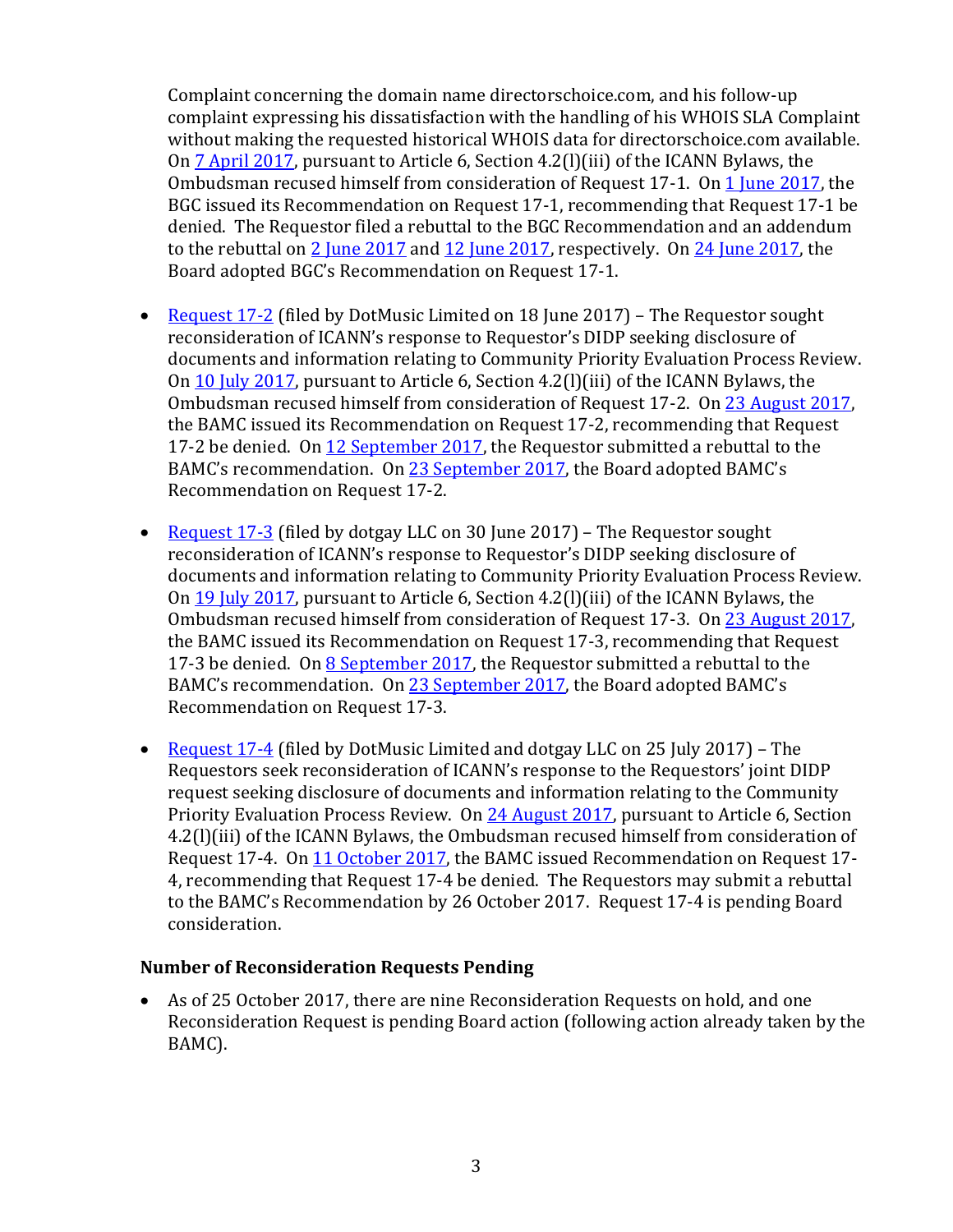- Nine Reconsideration Requests are on hold: Requests 14-30, 14-32, 14-33, 14-42, 16-3, 16-5, 16-8, 16-11, and 16-12.
- One Reconsideration Request is pending Board action, following action already taken by the BAMC: Request 17-4.

## **Number of Reconsideration Requests the BGC Declined to Consider**

• The BGC/BAMC has not declined consideration of any Reconsideration Requests submitted between the Annual General Meeting in 2016 and the Annual General Meeting in 2017.

### **Other Accountability Mechanisms Available to Denied Requestors**

• ICANN makes available the Ombudsman and the Independent Review Process as additional mechanisms to enhance ICANN accountability to persons materially affected by its decisions. The Ombudsman separately reports on his activities.

## **INDEPENDENT REVIEW PROCESS (IRP) REQUESTS**

### **A. General Information Regarding IRPs**

In accordance with Article 4, section 4.3 of ICANN's Bylaws, ICANN has designated the International Centre for Dispute Resolution as the body to process requests for independent review of Board actions alleged by any affected party to be inconsistent with ICANN's Articles of Incorporation or Bylaws. Many parties invoke the voluntary Cooperative Engagement Process (CEP) prior to the filing of an IRP, for the purpose of narrowing the issues that are stated within the request for independent review.

### **B. Information on Specific IRPs**

### **Number and Nature**

• From 26 October 2016 through 25 October 2017, no IRPs were initiated, three IRPs have concluded, one IRP was closed, and one IRP is pending.

### **Concluded**

• dot Sport Limited v. ICANN IRP (.SPORT) - dot Sport Limited (dSL) challenged the Expert Determination on the community objection filed against its application by SportAccord and challenged ICANN's "adoption" of the Expert Determination. dSL claimed that the Expert Panelist "was not properly trained and […] had created a reasonable appearance of bias." The Final Hearing was held on 3 May 2016 and the Final Determination was issued on 31 January 2017. The Final Declaration found dSL to be the prevailing party and declared that the IRP fees and expenses shall be entirely borne by ICANN. On 16 March, the Board considered the Panel's Final Declaration and took the following decision**:**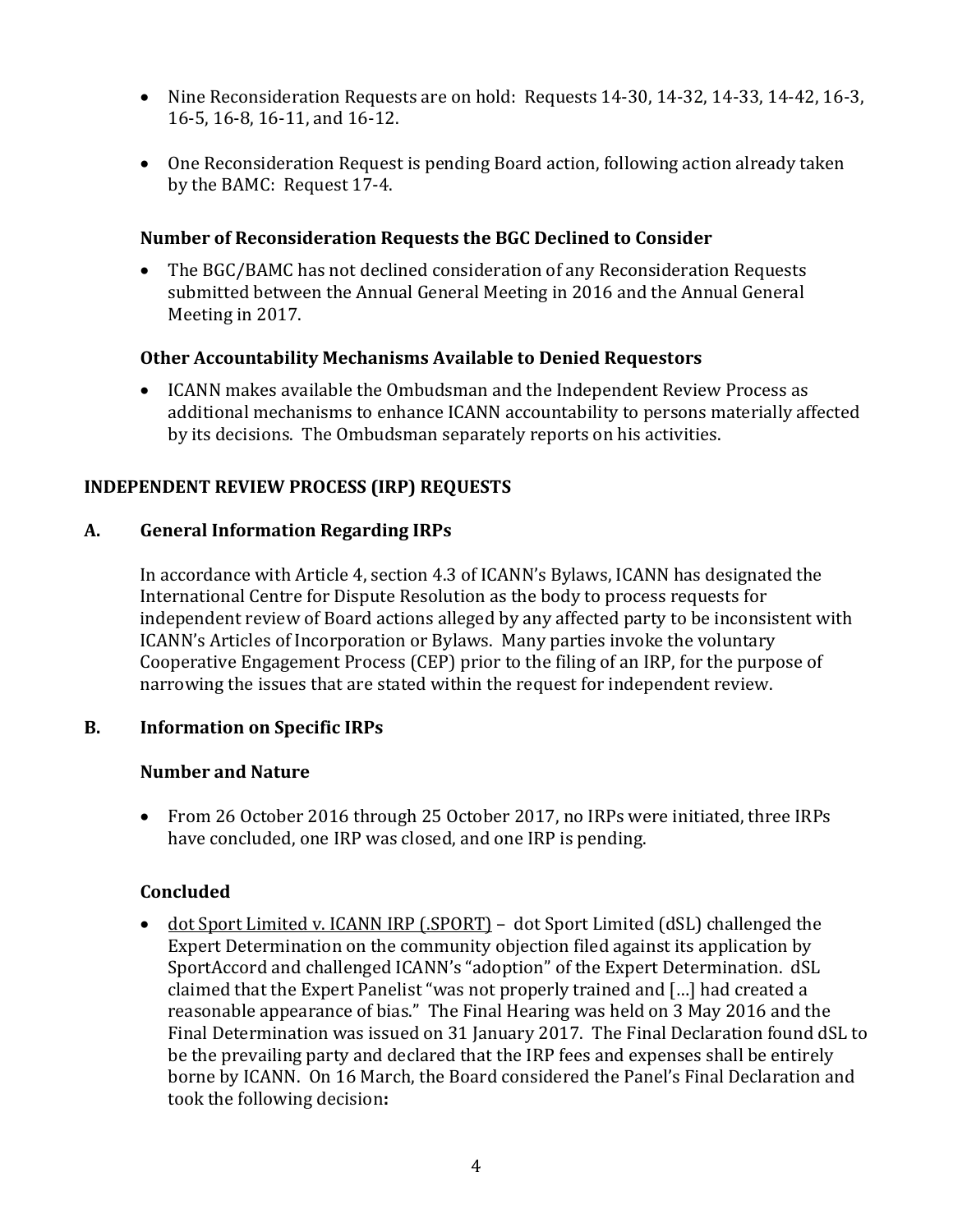- $\circ$  Resolved (2017.03.16.09), the Board accepts the following aspects of the Final Declaration: (i) dSL is the prevailing party in the *dot Sport Limited v. ICANN* IRP; (ii) ICANN shall reimburse dSL "its share of fees and expenses of the Panel and ICDR in the sum of US\$79,211.64 upon demonstration by [dSL] that these incurred fees and expenses have been paid"; and (iii) each party "shall be responsible for its own fees and expenses."
- $\circ$  Resolved (2017.03.16.10), the Board directs the President and CEO, or his designee(s), to take all steps necessary to implement the IRP Panel's recommendation that the "Board reconsider its decisions on the Reconsideration Requests, in the aggregate, weighing the new evidence in its entirety against the standard applicable to neutrals as set out in the IBA Conflict Guidelines" in accordance with the Bylaws in effect when the Board made its previous determinations on dSL's Reconsideration Requests.
- Amazon EU S.à.r.l. v. ICANN IRP (.AMAZON and related IDNs) Amazon EU S.à.r.l. (Amazon) filed its IRP Request on 2 March 2016. Amazon claimed that, in accepting the GAC advice, the Board: (a) did not act transparently and in accord with Amazon's expectations; (b) did not apply documented policies neutrally and objectively, and with integrity, fairness and due diligence; (c) discriminated in its treatment of Amazon's applications for .AMAZON and the related IDNs; and (d) acted with a conflict of interest. The Final Hearing took place on 1-2 May 2017.

The IRP Panel issued its Final Declaration on 11 July 2017. The IRP Panel declared that Amazon is the prevailing party and that ICANN shall reimburse Amazon for its IRP fees and costs in the sum of US\$163,045.51. The Panel also recommended that the Board promptly re-evaluate the Amazon applications and independently determine whether there are well-founded, public policy reasons for denying the Amazon applications. On 23 September 2017, the Board considered the Panel's Final Declaration and took the following decision:

- o Resolved (2017.09.23.15), the Board accepts that the Panel declared the following: (i) Amazon is the prevailing party in the Amazon EU S.à.r.l. v. ICANN IRP; and (ii) ICANN "shall reimburse Amazon the sum of US\$163,045.51."
- o Resolved (2017.09.23.16), the Board directs the President and CEO, or his designee(s), to take all steps necessary to reimburse Amazon in the amount of US\$163,045.51 in furtherance of the Panel's Final Declaration.
- $\circ$  Resolved (2017.09.23.17), further consideration is needed regarding the Panel's non-binding recommendation that the Board "promptly re-evaluate Amazon's applications" and "make an objective and independent judgment regarding whether there are, in fact, well-founded, merits-based public policy reasons for denying Amazon's applications."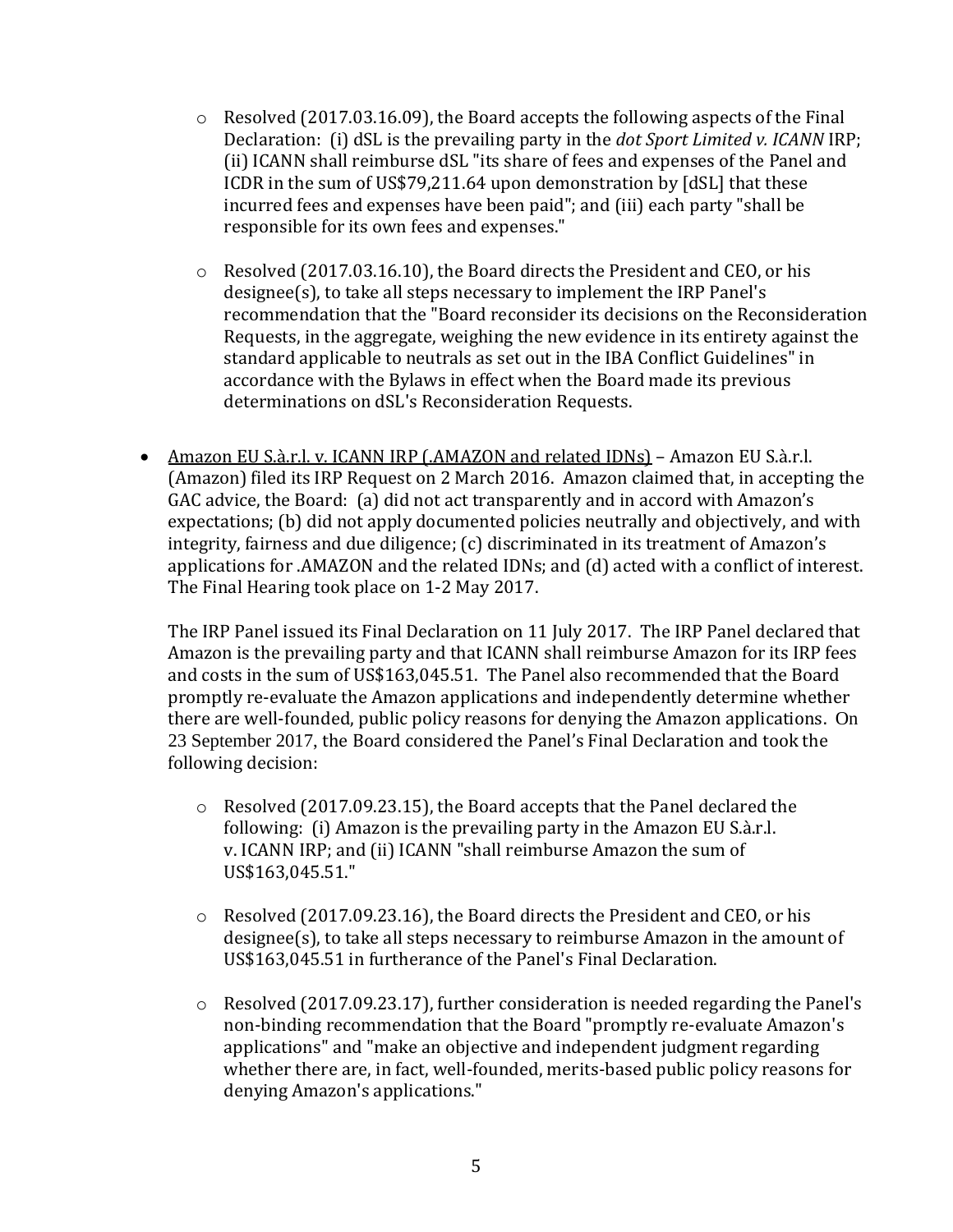- $\circ$  Resolved (2017.09.23.18), the Board asks the Board Accountability Mechanisms Committee (BAMC) to review and consider the Panel's recommendation that the Board "promptly re-evaluate Amazon's applications" and "make an objective and independent judgment regarding whether there are, in fact, well-founded, merits-based public policy reasons for denying Amazon's applications," and to provide options for the Board to consider in addressing the Panel's recommendation.
- Gulf Cooperation Council (GCC) v. ICANN IRP (.PERSIANGULF) The GCC challenged the Expert Determination, issued on 30 October 2013, denying the GCC's community objection to the .PERSIANGULF application submitted by Asia Green IT System Ltd. The Final Hearing was held on 7 July 2016. The Final Declaration as to the merits was received by ICANN on 24 October 2016. The Final Declaration As To Costs was issued on 15 December 2016. On 16 March 2017, the Board considered the Panel's Final Declaration and took the following decision:
	- o Resolved (2017.03.16.08), the Board has determined that further consideration and analysis of the Final Declaration is needed, and directs the ICANN President and CEO, or his designee(s), to conduct or cause to be conducted a further analysis of the Panel's factual premises and conclusions, and of the Board's ability to accept certain aspects of the Final Declaration while potentially rejecting other aspects of the Final Declaration.

## **Closed**

• Commercial Connect, LLC v. ICANN IRP (.SHOP) – Commercial Connect (CC) challenges ICANN's actions with respect to .SHOP, and seeks review of ICANN's decision to accept the findings contained in the CPE results for CC's application for .SHOP and, resulting therefrom, ICANN's decision not to award community-based status to CC's .SHOP application. An administrative hearing took place on 5 September 2016. ICANN filed an amended IRP Response on 12 October 2016. The IRP provider closed the matter due to CC's failure to pay the required fees for the IRP.

## **Pending**

• Asia Green IT Systems Ltd. v. ICANN IRP (.HALAL/.ISLAM) – Asia Green IT Systems Ltd. (AGIT) alleges that "the following actions and inaction of the ICANN Board and Staff [have] violated ICANN's Bylaws and Articles: (1) [c]onsulting in secret with the GAC and with Objectors regarding delay or denial of AGIT's applications[;] (2) [r]efusing to specifically identify the Objectors' concerns, how those concerns might be resolved by AGIT, or any process by which the concerns might be resolved[;] (3) [c]reating new policy, without community input, which allows effective, far-from-consensus government veto of just two applications[;] (4) [d]eciding such policy via NGPC resolution, ignoring unanimous advice from the GNSO Council and resolution of the Board that ICANN, *inter alia*, must provide clear criteria for evaluation of all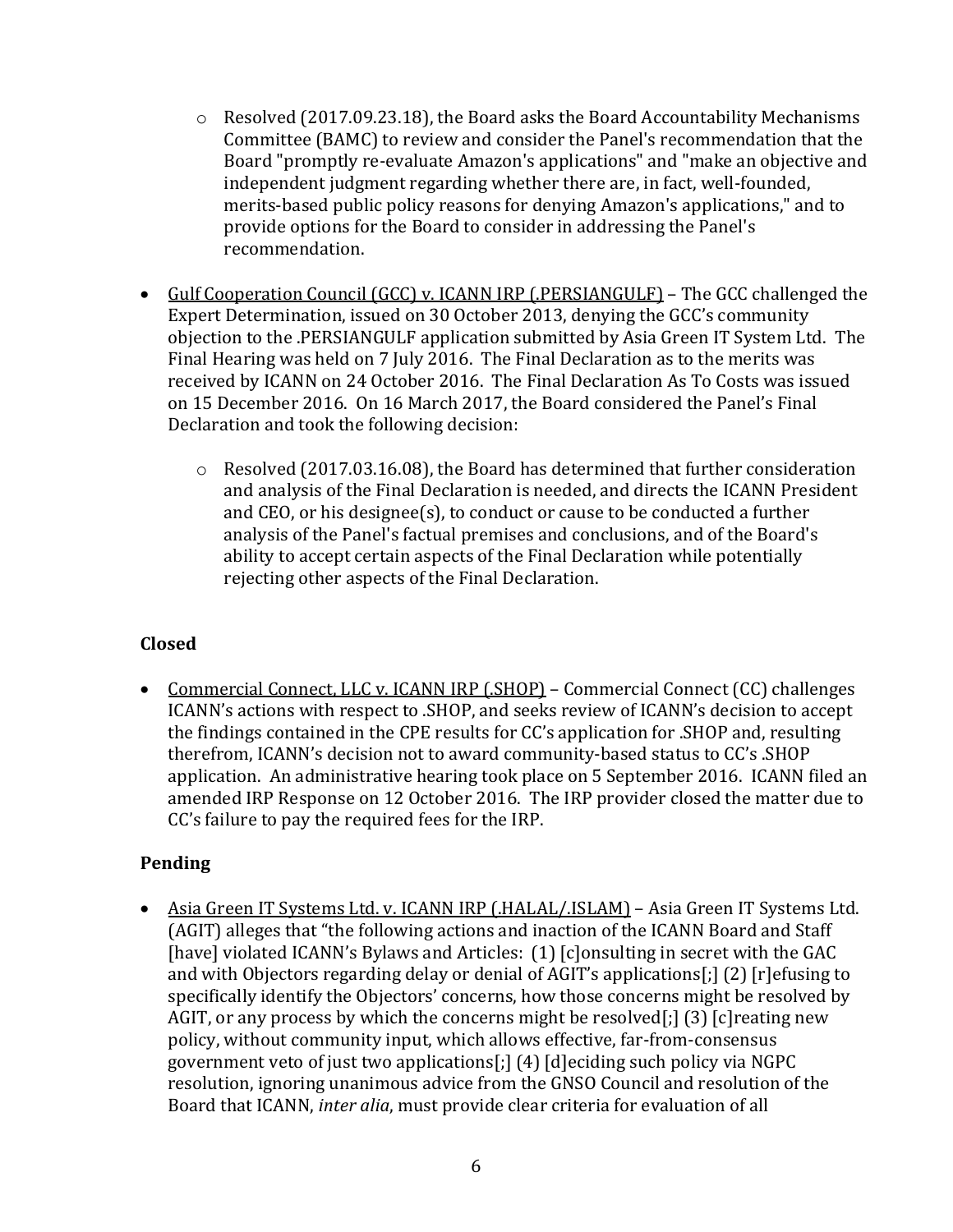applications[;] (5) [r]efusing to provide documents reasonably requested by AGIT, which would illuminate and narrow the scope of the IRP, and thus reduce costs and time to decision[; and] (7) [r]efusing to acknowledge that IRP decisions are binding and precedential, causing expensive and unnecessary relitigation of settled issues." The Final Hearing took place on 4 May 2017. The parties are awaiting the Panel's Final Declaration.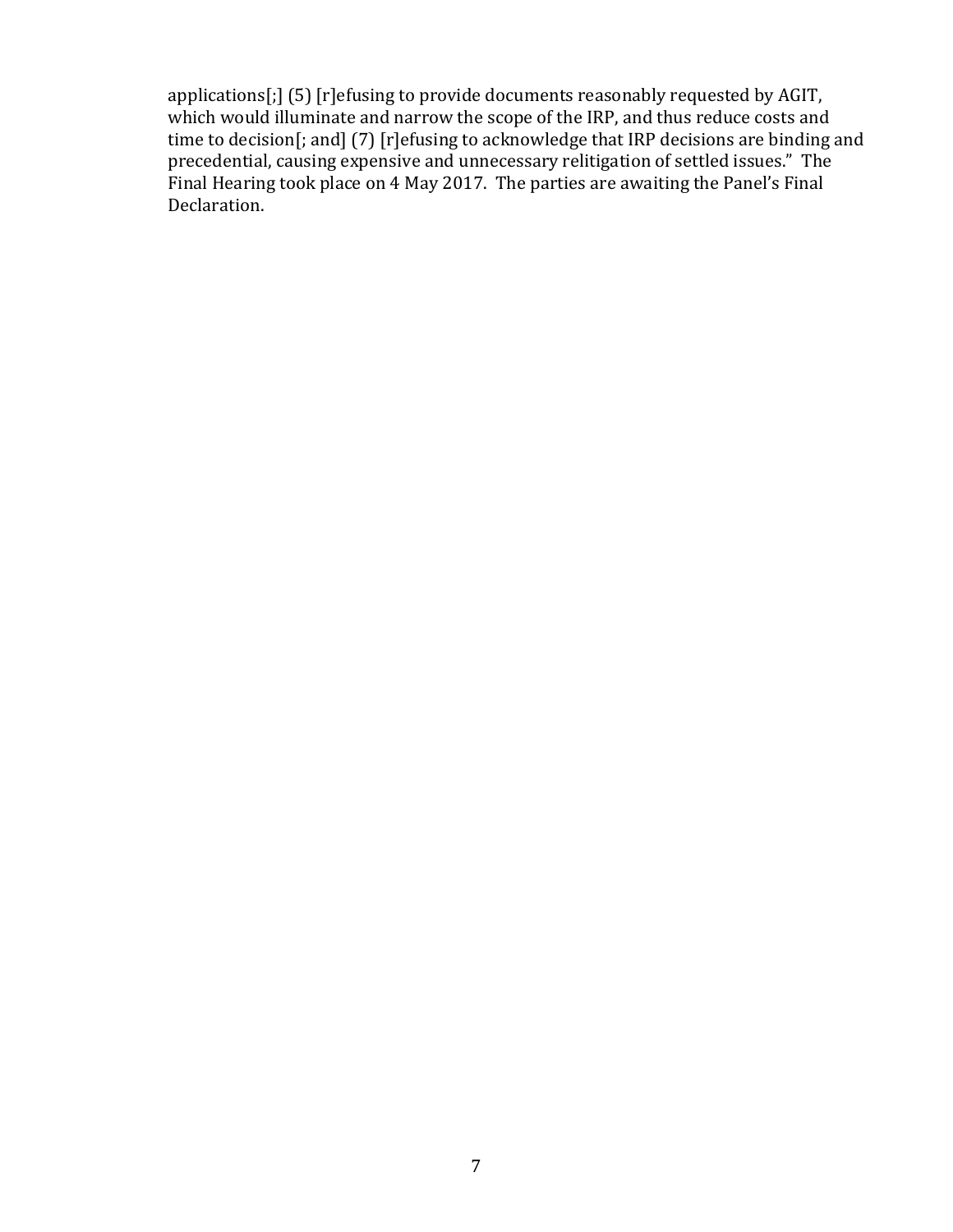## **DOCUMENTARY INFORMATION DISCLOSURE POLICY (DIDP) REQUESTS**

### **A. General Information Regarding DIDP**

- The DIDP was developed as a part of the Accountability and Transparency Frameworks and Principles to help enhance ICANN's accountability and transparency.
- The DIDP provides that "information contained in documents concerning ICANN's operational activities, and within ICANN's possession, custody, or control" at the time the DIDP request is made, will be made available to the public unless there is a compelling reason for confidentiality, such as the Defined Conditions of Nondisclosure.
- All DIDP requests and responses are posted at: [https://www.icann.org/resources/pages/governance/transparency-en.](https://www.icann.org/resources/pages/governance/transparency-en)

### **B. Information on Specific DIDP Requests**

### **Number and Nature**

- From 26 October 2016 through 25 October 2017, 10 DIDP Requests have been submitted and all were responded to.
- Request 20170125-1: Ben Sobel (25 January 2017) The DIDP Request sought disclosure of: (1) correspondence or documentation related to the initial delegation of .pr, the country-code top level domain (ccTLD) for Puerto Rico; and (2) correspondence or documentation related to redelegations of the following ccTLDs: .ag, .bb, .bz, .bs, .dm, .do, .gd, .gy, .jm, .kn, .lc, .sr, .tt and .vc (which were submitted during the time that these ccTLDs were managed by the University of Puerto Rico). The three page DIDP Response provided the Requestor with extensive information and numerous links to publicly available material responsive to the Request. The DIDP Response also explained that certain information was not appropriate for public disclosure pursuant to the DIDP Defined Conditions for Nondisclosure.
- Request 20170214-1: Michael Palage (14 February 2017) The DIDP Request sought disclosure of all initiatives, documents and research by ICANN dealing with block chain and distributed ledger technology [DLT] in connection with the DNS and other unique identifiers schemes and frameworks. The DIDP Response explained that ICANN is not in possession, custody, or control of any documents responsive to the Request. The DIDP Response also explained that to the extent that there have been any personal preliminary interest or individual research conducted relating to the Request, that information was not appropriate for public disclosure pursuant to the DIDP Defined Conditions for Nondisclosure.
- Request 20170505-1: Arif Ali on Behalf of DotMusic Limited (5 May 2017) The DIDP Request sought disclosure of information relating to the Board initiated review of the Community Priority Evaluation process (Review), including: (1) the identity of the evaluator undertaking the review; (2) the selection process of the evaluator; (3) the date of appointment of the evaluator; (4) the terms of instructions provided to the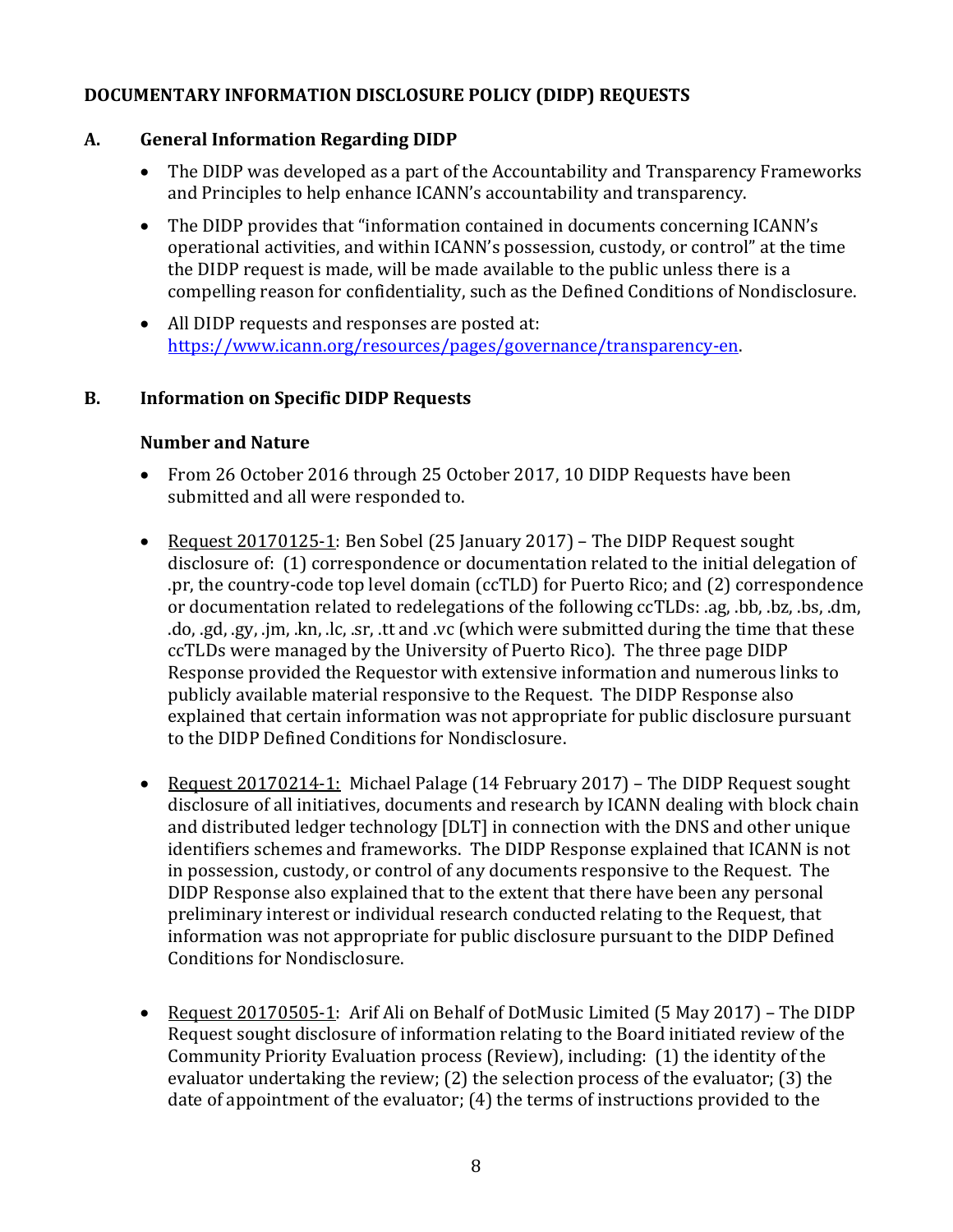evaluator; (5) the materials provided to the evaluator by the CPE provider; (6) the materials provided to the evaluator by ICANN; (7) the materials submitted by affected parties provided to the evaluator; (8) any further information, instructions or suggestions provided by ICANN to the evaluator; and (9) the most recent estimates provided by the evaluator for the completion date of the review. The six page DIDP Response provided the Requestor with extensive information and numerous links to publicly available material responsive to the Request. The DIDP Response also explained that certain information was not appropriate for public disclosure pursuant to the DIDP Defined Conditions for Nondisclosure.

- Request 20170506-1: Avri Doria (6 May 2017) The DIDP Request sought "all available materials related to the Board discussions and decision concerning SSAC 045 and all available materials related to the implementation of Board decisions related to this SSAC advice," including briefing materials, transcripts, minutes, rationale statements, notes, plans or reports, and "any other available materials related to either Board resolution (2010.12.10.12) [*sic*], the implementation of mechanisms in response to that resolution or any decision made regarding inclusion of a warning in the AGB." The eight page DIDP Response provided the Requestor with extensive information and numerous links to publicly available material responsive to the Request. The DIDP Response also explained that certain information was not appropriate for public disclosure pursuant to the DIDP Defined Conditions for Nondisclosure.
- Request 20170518-1: Arif Ali on Behalf of dotgay LLC (18 May 2017) The DIDP Request sought disclosure of information relating to the Board initiated review of the Community Priority Evaluation process (Review), including: (1) the same information/materials requested in DIDP 20170505-1 (above); (2) documents and communications relating to ICANN's request to "the CPE provider [for] the materials and research relied upon by the CPE panels in making their determinations with respect to certain pending CPE reports"; and (3) documents relating to requests by ICANN staff or Board Members to access the research provided by the EIU or the ongoing evaluation or any comments on the research or evaluation. The seven page DIDP Response provided the Requestor with extensive information and numerous links to publicly available material responsive to the Request. The DIDP Response also explained that certain information was not appropriate for public disclosure pursuant to the DIDP Defined Conditions for Nondisclosure.
- Request 20170608-1: Dot Registry, LLC (8 June 2017) The DIDP Request sought disclosure of "any and all such information referencing or relating to Dot Registry's community applications for .INC, .LLC, and/or .LLP used, produced or contained in the CPE Process Review." The DIDP Response provided extensive and numerous links to publicly available material responsive to the Request. The DIDP Response also explained that certain information was not appropriate for public disclosure pursuant to the DIDP Defined Conditions for Nondisclosure.
- Request 20170610-1: dotgay LLC and DotMusic Limited (10 June 2017) The DIDP Request sought disclosure of certain information relating to the Board initiated review of the Community Priority Evaluation process. Many of the items requested had